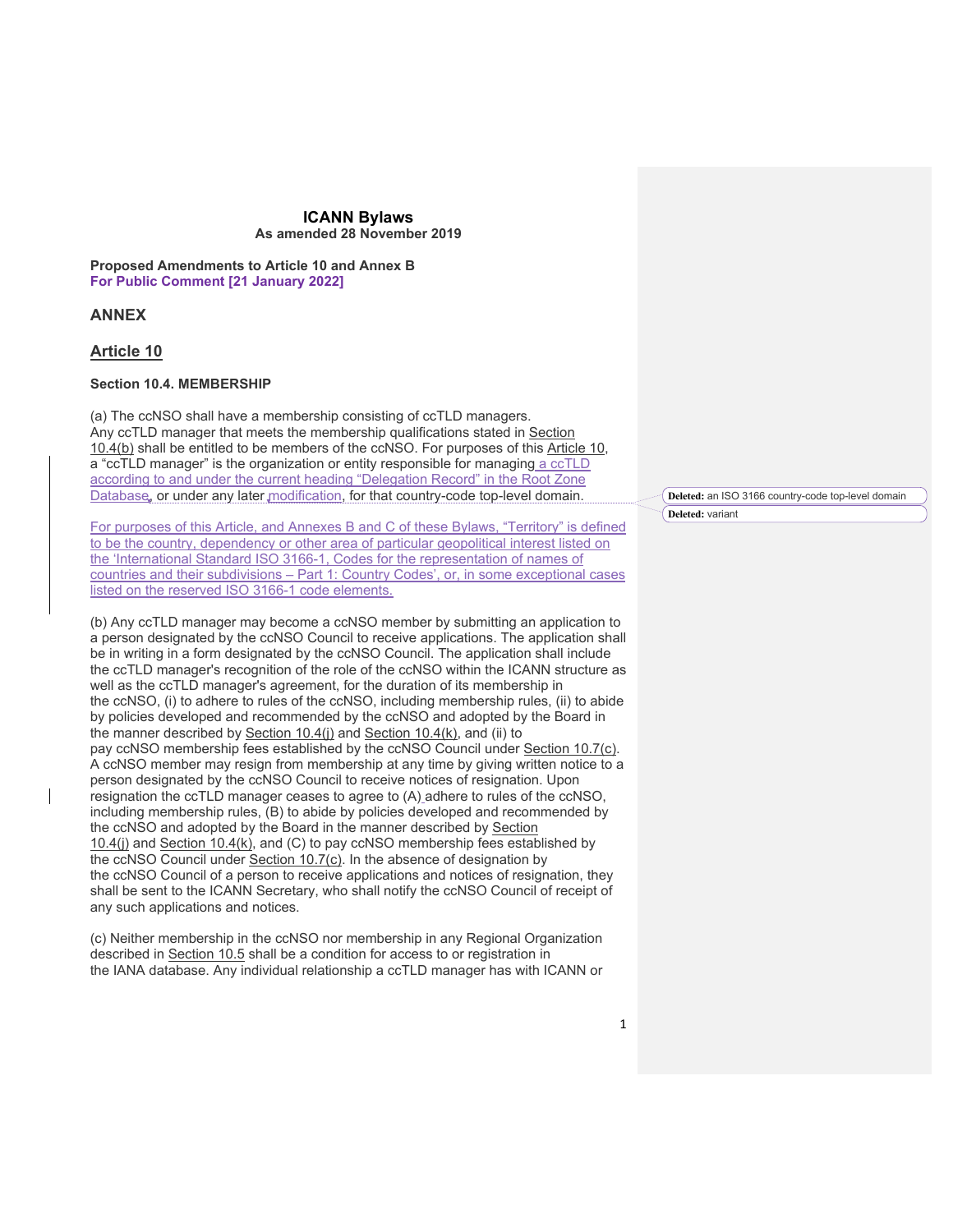the ccTLD manager's receipt of IANA services is not in any way contingent upon membership in the ccNSO.

(e) Designation of Representative

(d) The Geographic Regions of ccTLDs shall be as described in Section 7.5. For purposes of this Article 10, managers of ccTLDs within a Geographic Region that are members of the ccNSO are referred to as ccNSO members "within" the Geographic Region, regardless of the physical location of the ccTLD manager. In cases where the Geographic Region of a ccNSO member is unclear, the ccTLD member should selfselect according to procedures adopted by the ccNSO Council.

(i) Each ccTLD manager may designate in writing a person, organization, or entity to represent the ccTLD manager in matters relating to the ccNSO ("Representative"). In the absence of such a designation, the person, organization, or entity listed as the administrative contact in the IANA database shall be deemed to be the designate of the ccTLD manager by whom the ccNSO member shall be represented.

(ii) For any Territory for which there is a single ccTLD manager that is a ccNSO member, the Representative selected by that manager in accordance with Section 10.4(e) shall be the Territory's emissary ("Emissary") for the purpose of voting in the specific cases enumerated in this Article, Annex B, or Annex C of these Bylaws. In the event two or more ccTLD managers from the same Territory are ccNSO members, those ccTLD managers are to appoint one of the Representatives from among those ccNSO members to serve as the Emissary to vote on behalf of the ccNSO members from that Territory.

(iii) During any period in which an Emissary is not appointed, the ccTLD manager that has been the member of the ccNSO for the longest period is deemed to be the Emissary for that Territory.

(iv) Each Emissary, regardless of the number of ccTLD managers within the relevant Territory, is entitled to cast a single vote in any round of any voting process defined within this Article, Annex B or Annex C that is reserved for Emissary voting. The ccTLD managers within each Territory may define the process to determine how their respective Emissary's vote is determined.

(f) There shall be an annual meeting of ccNSO members, which shall be coordinated by the ccNSO Council. Annual meetings should be open for all to attend, and a reasonable opportunity shall be provided for ccTLD managers that are not members of the ccNSO as well as other non-members of the ccNSO to address the meeting. To the extent practicable, annual meetings of the ccNSO members shall be held in person and should be held in conjunction with meetings of the Board, or of one or more of ICANN's other Supporting Organizations.

**Deleted:** the ccTLD manager shall be represented by

**Deleted: Deleted:** e

**Deleted:** and Territory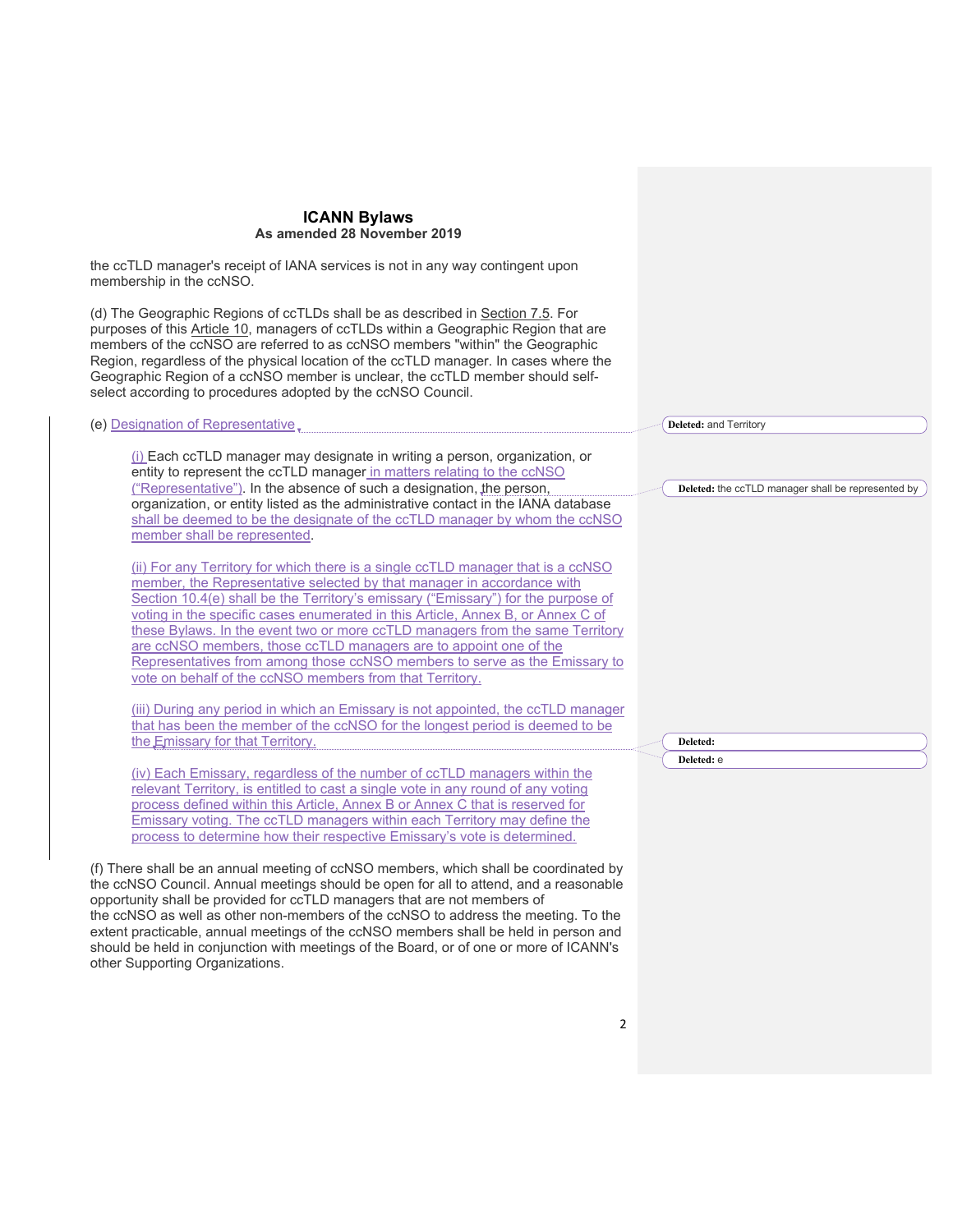(g) The ccNSO Council members selected by the ccNSO members from each Geographic Region (see Section 10.3(a)(i)) shall be selected through nomination, and if necessary election, by the ccNSO members within that Geographic Region. At least 90 days before the end of the regular term of any ccNSO-member-selected member of the ccNSO Council, or upon the occurrence of a vacancy in the seat of such a ccNSO Council member, the ccNSO Council shall establish a nomination and election schedule, which shall be sent to all ccNSO members within the Geographic Region and posted on the Website.

(h) Any ccNSO member may nominate an individual to serve as a ccNSO Council member representing the ccNSO member's Geographic Region. Nominations must be seconded by another ccNSO member from a different Territory, from the same Geographic Region. By accepting their nomination, individuals nominated to the ccNSO Council agree to support the policies committed to by ccNSO members.

(i) If at the close of nominations there are no more candidates nominated (with seconds and acceptances) in a particular Geographic Region than there are seats on the ccNSO Council available for that Geographic Region, then the nominated candidates shall be selected to serve on the ccNSO Council. Otherwise, an election by written ballot (which may be by electronic means) shall be held to select the ccNSO Council members from among those nominated (with seconds and acceptances), with ccNSO members from the Geographic Region being entitled to vote in the election through their *Emissaries*. In such an election, a majority of the Emissaries entitled to vote in the Geographic Region shall constitute a quorum, and the selected candidate must receive a plurality of the votes cast by the Emissaries within the Geographic Region. The ccNSO Council Chair shall provide the ICANN Secretary prompt written notice of the selection of ccNSO Council members under this paragraph.

(j) Subject to Section  $10.4(k)$ , ICANN policies shall apply to ccNSO members by virtue of their membership to the extent, and only to the extent, that the policies (i) only address issues that are within scope of the ccNSO according to Section 10.6(a) and Annex C; (ii) have been developed through the ccPDP as described in Section 10.6, and (iii) have been recommended as such by the ccNSO to the Board, and (iv) are adopted by the Board as policies, provided that such policies do not conflict with the law applicable to the ccTLD manager which shall, at all times, remain paramount. In addition, such policies shall apply to ICANN in its activities concerning ccTLDs.

(k) A ccNSO member shall not be bound if it provides a declaration to the ccNSO Council stating that (i) implementation of the policy would require the member to breach custom, religion, or public policy (not embodied in the applicable law described in Section 10.4(i)), and (ii) failure to implement the policy would not impair DNS operations or interoperability, giving detailed reasons supporting its statements. After investigation, the ccNSO Council will provide a response to the ccNSO member's declaration. If there is a ccNSO Council consensus disagreeing with the declaration, which may be demonstrated by a vote of 14 or more members of

**Deleted:** e-mail

| Deleted: designated representatives     |  |
|-----------------------------------------|--|
| Deleted: all ccNSO members              |  |
| Deleted: entitled to vote               |  |
| <b>Deleted:</b> the votes of a majority |  |
| Deleted: those                          |  |
| Deleted: ccNSO members                  |  |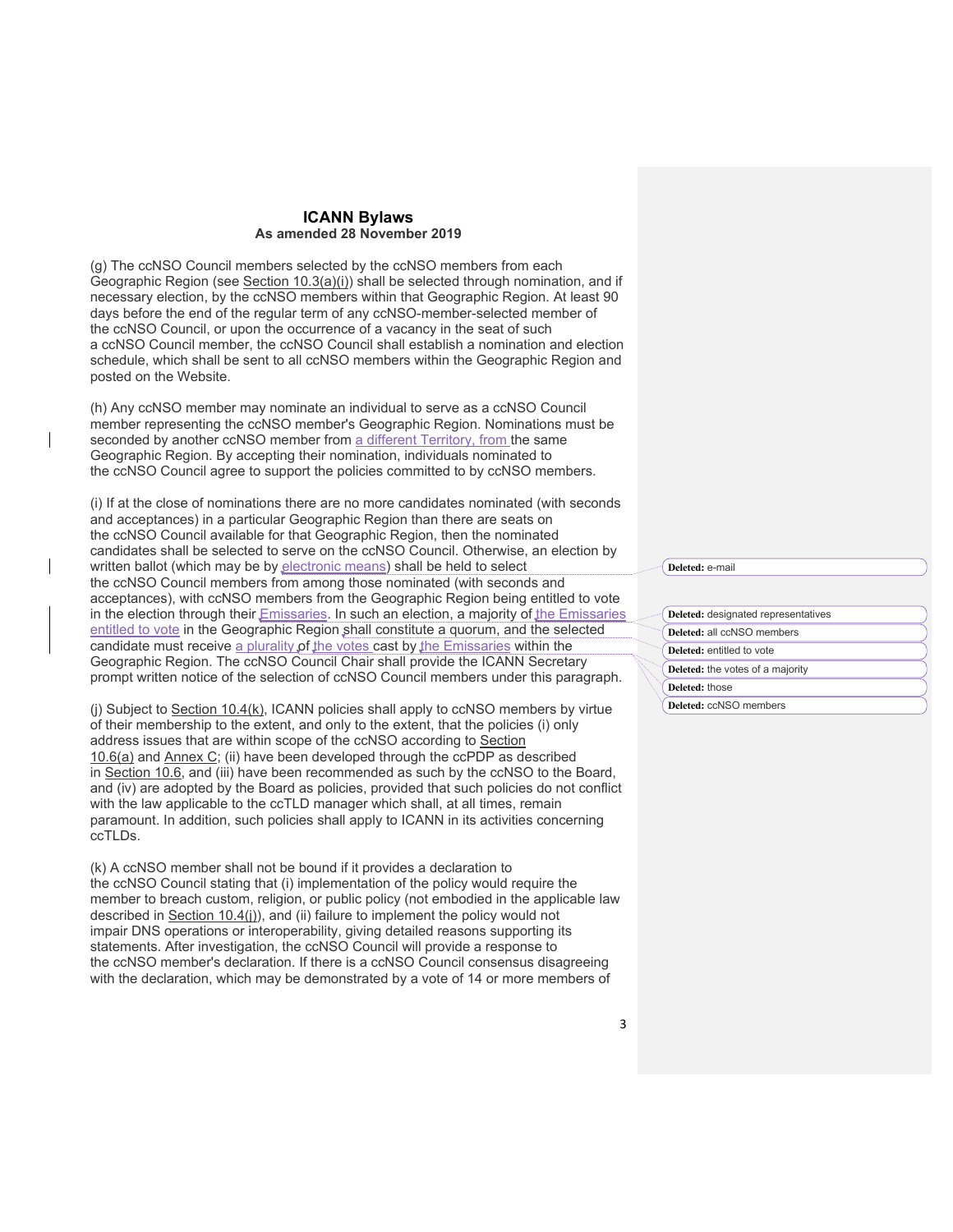the ccNSO Council, the response shall state the ccNSO Council's disagreement with the declaration and the reasons for disagreement. Otherwise, the response shall state the ccNSO Council's agreement with the declaration. If the ccNSO Council disagrees, the ccNSO Council shall review the situation after a six-month period. At the end of that period, the ccNSO Council shall make findings as to (A) whether the ccNSO members' implementation of the policy would require the member to breach custom, religion, or public policy (not embodied in the applicable law described in Section 10.4(j)) and (B) whether failure to implement the policy would impair DNS operations or interoperability. In making any findings disagreeing with the declaration, the ccNSO Council shall proceed by consensus, which may be demonstrated by a vote of 14 or more members of the ccNSO Council.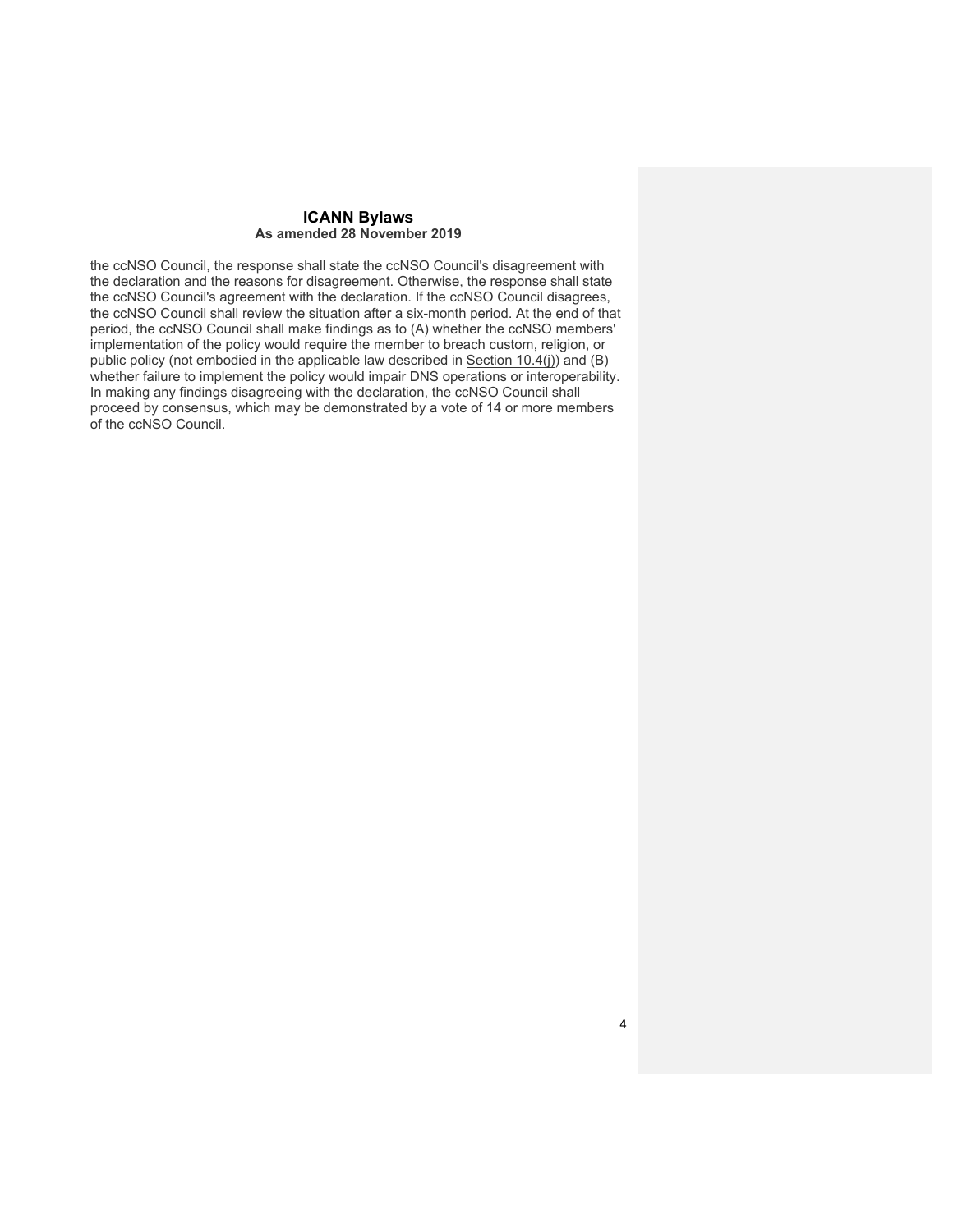# **ICANN Bylaws**

# **As amended 28 November 2019**

# **Annex B: ccNSO Policy-Development Process (ccPDP)**

The following process shall govern the ccNSO policy-development process ("**PDP**").

# **1. Request for an Issue Report**

An Issue Report may be requested by any of the following:

- a. *Council.* The ccNSO Council (in this Annex B, the "**Council**") may call for the creation of an Issue Report by documentation of support from at least seven of the members of the Council present at any meeting or voting by electronic means.
- b. *Board.* The Board may call for the creation of an Issue Report by requesting the Council to begin the policy-development process.
- c. *Regional Organization.* One or more of the Regional Organizations representing ccTLDs in the ICANN recognized Regions may call for creation of an Issue Report by requesting the Council to begin the policy-development process.
- d. *ICANN Supporting Organization or Advisory Committee.* An ICANN Supporting Organization or an ICANN Advisory Committee may call for creation of an Issue Report by requesting the Council to begin the policy-development process.
- e. *Members of the ccNSO.* At least ten members of the ccNSO from at least ten different Territories may call for the creation of an Issue Report at any meeting or by electronic means.

Any request for an Issue Report must be in writing and must set out the issue upon which an Issue Report is requested in sufficient detail to enable the Issue Report to be prepared. It shall be open to the Council to request further information or undertake further research or investigation.

# **2. Creation of the Issue Report and Initiation Threshold**

Within fourteen (14) days after the receipt of a request as outlined in Item 1 above the Council shall appoint an Issue Manager. The Issue Manager may be a staff member of ICANN (in which case the costs of the Issue Manager shall be borne by ICANN) or such other person or persons selected by the Council (in which case the ccNSO shall be responsible for the costs of the Issue Manager).

Within fifteen (15) calendar days after appointment (or such other time as the Council shall, in consultation with the Issue Manager, deem to be appropriate), the Issue

| Deleted: an affirmative vote |                 |
|------------------------------|-----------------|
|                              | Deleted: of     |
|                              | Deleted: e-mail |

**Deleted:** The members of the ccNSO may call for the creation of an Issue Report by an affirmative vote of at least ten members of the ccNSO

**Deleted:** present at any meeting or voting by e-mail

**Deleted:** for the purpose of determining whether or not the requested Issue Report should be created

|  | Deleted: seven                                                    |  |  |  |
|--|-------------------------------------------------------------------|--|--|--|
|  | Deleted: an affirmative vote as outlined in Item 1(a)<br>above or |  |  |  |
|  | Deleted: S                                                        |  |  |  |
|  | Deleted: $(b)$ , $(c)$ , or $(d)$                                 |  |  |  |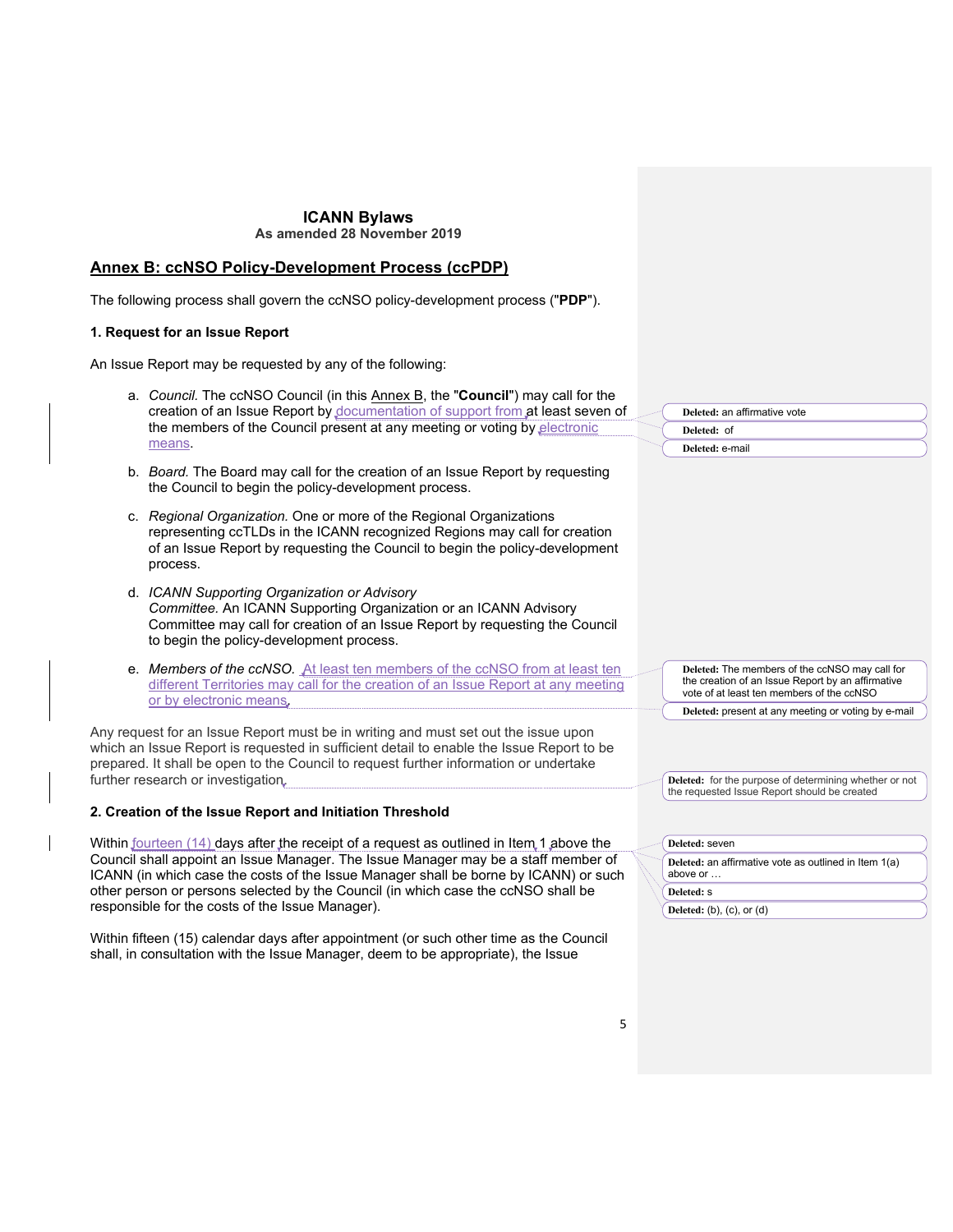Manager shall create an Issue Report. Each Issue Report shall contain at least the following:

- a. The proposed issue raised for consideration;
- b. The identity of the party submitting the issue;
- c. How that party is affected by the issue;
- d. Support for the issue to initiate the PDP;
- e. A recommendation from the Issue Manager as to whether the Council should move to initiate the PDP for this issue (the "**Manager Recommendation**"). Each Manager Recommendation shall include, and be supported by, an opinion of the ICANN General Counsel regarding whether the issue is properly within the scope of the ICANN policy process and within the scope of the ccNSO. In coming to his or her opinion, the General Counsel shall examine whether:

1) The issue is within the scope of the Mission;

2) Analysis of the relevant factors according to Section 10.6(b) and Annex C affirmatively demonstrates that the issue is within the scope of the ccNSO;

In the event that the General Counsel reaches an opinion in the affirmative with respect to points 1 and 2 above then the General Counsel shall also consider whether the issue:

3) Implicates or affects an existing ICANN policy;

4) Is likely to have lasting value or applicability, albeit with the need for occasional updates, and to establish a guide or framework for future decisionmaking.

In all events, consideration of revisions to the ccPDP (this Annex B) or to the scope of the ccNSO (Annex C) shall be within the scope of ICANN and the ccNSO.

In the event that General Counsel is of the opinion the issue is not properly within the scope of the ccNSO Scope, the Issue Manager shall inform the Council of this opinion. If after an analysis of the relevant factors according to Section 10.6 and Annex C a majority of 10 or more Council members is of the opinion the issue is within scope the Chair of the ccNSO shall inform the Issue Manager accordingly. General Counsel and the ccNSO Council shall engage in a dialogue according to agreed rules and procedures to resolve the matter. In the event no agreement is reached between General Counsel and the Council as to whether the issue is within or outside Scope of the ccNSO then by a vote of 15 or more members the Council may decide the issue is within scope. The Chair of the ccNSO shall inform General Counsel and the Issue Manager accordingly. The Issue Manager shall then proceed with a recommendation whether or not the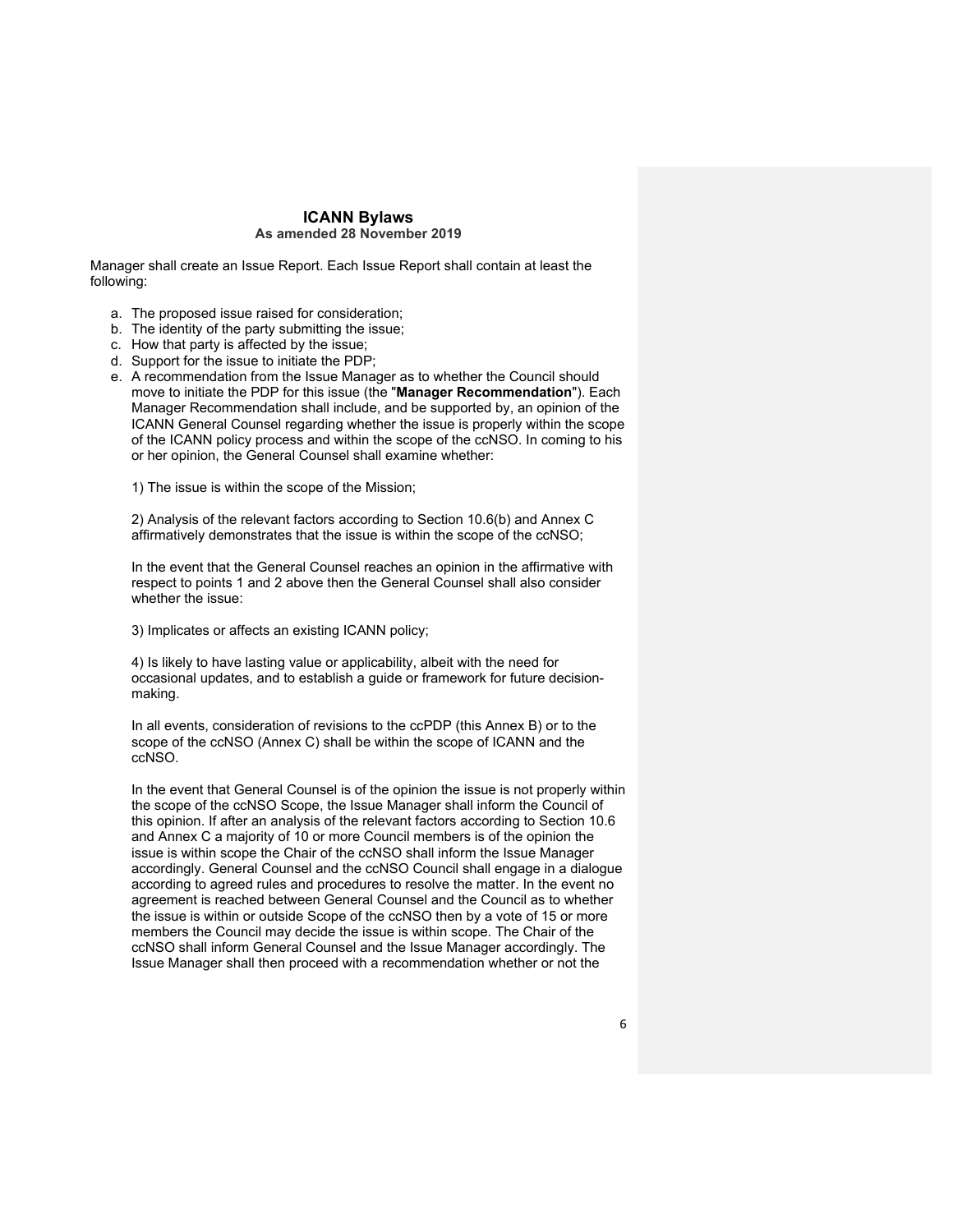Council should move to initiate the PDP including both the opinion and analysis of General Counsel and Council in the Issues Report.

- f. In the event that the Manager Recommendation is in favor of initiating the PDP, a proposed time line for conducting each of the stages of PDP outlined herein ("**PDP Time Line**").
- g. If possible, the issue report shall indicate whether the resulting output is likely to result in a policy to be approved by the Board. In some circumstances, it will not be possible to do this until substantive discussions on the issue have taken place. In these cases, the issue report should indicate this uncertainty. Upon completion of the Issue Report, the Issue Manager shall distribute it to the full Council for a vote on whether to initiate the PDP.

# **3. Initiation of PDP**

The Council shall decide whether to initiate the PDP as follows:

- a. Within 21 days after receipt of an Issue Report from the Issue Manager, the Council shall vote on whether to initiate the PDP. Such vote should be taken at a meeting held in any manner deemed appropriate by the Council, including in person or by conference call, but if a meeting is not feasible the vote may occur by electronic means.
- b. A vote of ten or more Council members in favor of initiating the PDP shall be required to initiate the PDP provided that the Issue Report states that the issue is properly within the scope of the Mission and the ccNSO Scope.

#### **4. Decision Whether to Appoint Task Force; Establishment of Time Line**

At the meeting of the Council where the PDP has been initiated (or, where the Council employs a vote by electronic means, in that vote) pursuant to Item 3 above, the Council shall decide, by a majority vote of members present at the meeting (or voting by electronic means), whether or not to appoint a task force to address the issue. If the Council votes:

- a. In favor of convening a task force, it shall do so in accordance with Item 7 below.
- b. Against convening a task force, then it shall collect information on the policy issue in accordance with Item 8 below.

The Council shall also, by a majority vote of members present at the meeting or voting by electronic means, approve or amend and approve the PDP Time Line set out in the Issue Report.

**Deleted:** e-mail

**Deleted:** e-mail

**Deleted:** e-mail **Deleted:** e-mail

**7. Task Forces**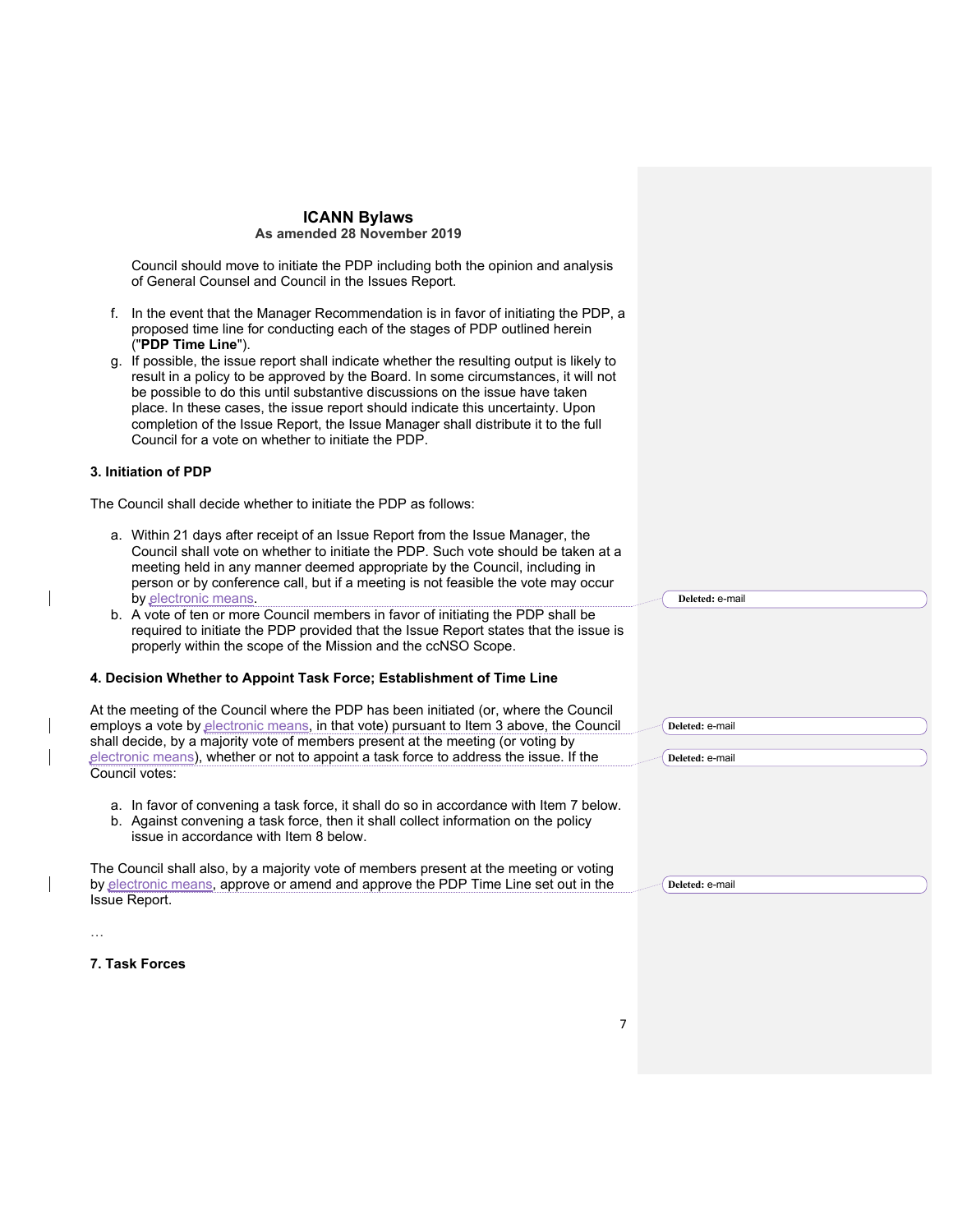a. *Role of Task Force.* If a task force is created, its role shall be responsible for (i) gathering information documenting the positions of the ccNSO members within the Geographic Regions and other parties and groups; and (ii) otherwise obtaining relevant information that shall enable the Task Force Report to be as complete and informative as possible to facilitate the Council's meaningful and informed deliberation.

The task force shall not have any formal decision-making authority. Rather, the role of the task force shall be to gather information that shall document the positions of various parties or groups as specifically and comprehensively as possible, thereby enabling the Council to have a meaningful and informed deliberation on the issue.

b. *Task Force Charter or Terms of Reference.* The Council, with the assistance of the Issue Manager, shall develop a charter or terms of reference for the task force (the "**Charter**") within the time designated in the PDP Time Line. Such Charter shall include:

- 1. The issue to be addressed by the task force, as such issue was articulated for the vote before the Council that initiated the PDP;
- 2. The specific time line that the task force must adhere to, as set forth below, unless the Council determines that there is a compelling reason to extend the timeline; and
- 3. Any specific instructions from the Council for the task force, including whether or not the task force should solicit the advice of outside advisors on the issue.

The task force shall prepare its report and otherwise conduct its activities in accordance with the Charter. Any request to deviate from the Charter must be formally presented to the Council and may only be undertaken by the task force upon a vote of a majority of the Council members present at a meeting or voting by electronic means. The quorum requirements of Section  $10.3(n)$  shall apply to Council actions under this Item  $7(b)$ .

# **13. Members Vote**

Following the submission of the Members Report and within the time designated by the PDP Time Line, the ccNSO members shall be given an opportunity to vote on the Council Recommendation. The vote of members shall be electronic and lodged through their designated Emissaries. The members' votes shall be lodged over such a period of time as designated in the PDP Time Line (at least 21 days long).

In the event that at least 50% of the *Emissaries* lodge votes within the voting period, the resulting vote will be employed without further process. In the event that fewer than 50% of the ccNSO members lodge votes in the first round of voting, the first round will not be employed and the results of a final, second round of voting, conducted after at least thirty-days notice to the ccNSO members, will be employed irrespective of whether at

**Deleted:** e-mail

**Deleted:** and

**Deleted:** ccNSO members

**Deleted: Deleted:** if

8